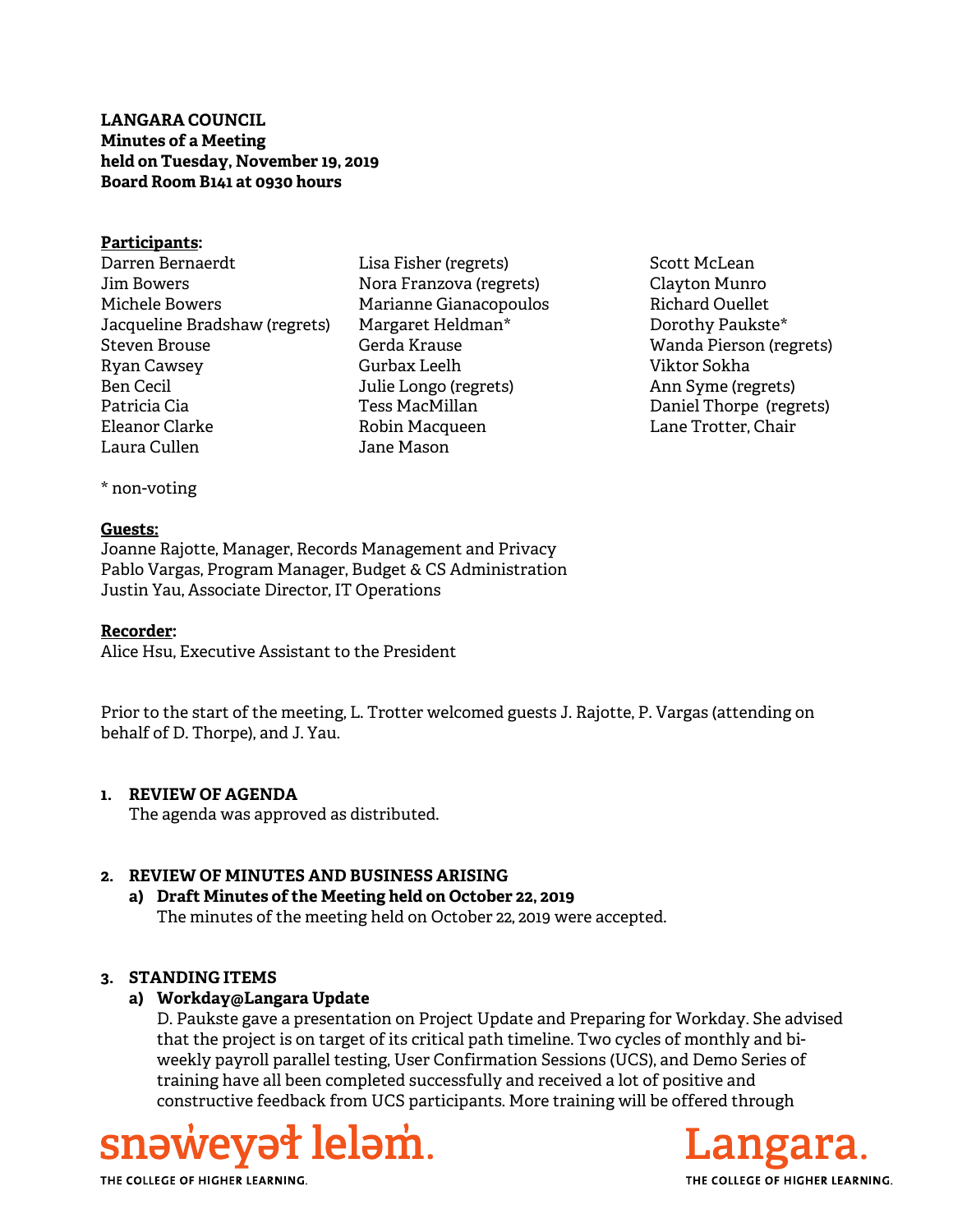Instructor-Led Training (ILT) sessions that will run between November 25 and December 6, 2019, job aids posted on the Workday Training SharePoint site, and Demo Series training that will be scheduled after go-live in January and beyond. On the sustainment front, the team is working with IT on training Helpdesk and determining triage process and Service Level Agreements (SLAs), hiring co-op students who will be going around the campus to offer help after go-live, and setting up a drop-in support room for post go-live.

In preparation for January 6 go-live, D. Paukste reviewed some key dates and deadlines for all employees, leaders and managers, and budget officers. D. Paukste noted that meeting these deadlines is critical to help ensure complete and accurate data be moved from Banner into Workday and everyone will be paid correctly. She also shared the key contacts for emergency issues that require help when data entry is frozen between the deadlines land the go-live of Workday.

Last, D. Paukste reminded everyone to take time to explore the Workday website, register for the ILT, and save the date for an Open House coming up on December 11, 2019.

Discussion ensued and members' questions were answered.

[It was noted that D. Paukste left the meeting at 9:45 a.m.]

# **b) IT Update**

J. Yau gave a presentation to provide an update on the IT changes recently implemented including student email, LinkedIn Learning, Langara login page, 2-Factor Authentication (2FA) for employees, and the new myLangara site. All the changes have been rolled out successfully as planned. J. Yau thanked everyone's help for a smooth transition and shared a case of how 2FA successfully helped catch a compromised account on the day of implementation. He advised that 2FA will next be activated for student employees, Bright space, and Workday in the new year. He noted that IT does recognize the current 2FA implementation is aggressive but the whole purpose is to prevent some of the activities hackers are trying right now that are targeting Langara. IT will be looking at building up better systems and architectures for a more reasonable approach down the road. In the end, J. Yau reminded everyone about some important dates that are coming up for the classic myLangara, use of Brightspace, 2FA for Brightspace and Workday, and student @mylangara.bc.ca account.

In response to a question about Langara email account for retirees, J. Mason, who is on the Retirees Committee, advised that retirees will no longer have a Langara email account after February 2020. Current retirees who have a Langara email account have been given a 3 month notice to transfer any personal emails and contacts to their personal email account before they can no longer access their Langara account. IT will look into other viable options and assess the interest level from retirees in the new year before any implementation.

Discussion about 2FA ensued and members' questions were answered.

[It was noted that J. Yau left the meeting at 9:54 a.m.]





THE COLLEGE OF HIGHER LEARNING.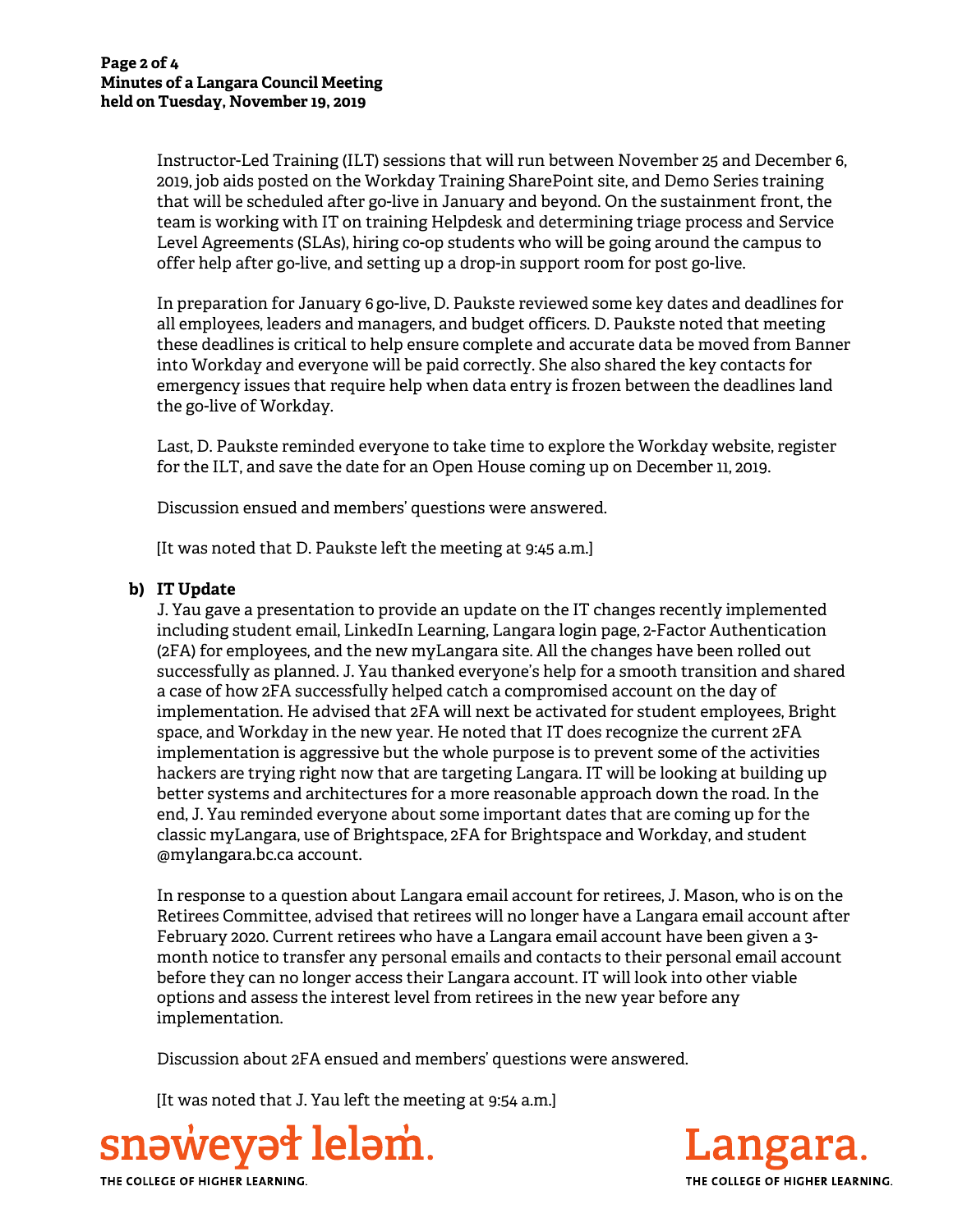## **4. FOR DECISION**

# **a) Formal Repeal of VCC Policies**

J. Mason advised that it was brought to her attention in the past spring that many inactive VCC policies still need to be officially repealed from the governance perspective. These policies, 43 in total, came with the separation of Langara but are not in effect since. In the past six months, the Policy Governance Committee has given these policies back to the areas who owned these policies to review to see if anything is not covered in the current policies, procedures or guidelines, or has some value to be kept for further discussion in the future. Based on the feedback returned to the Policy Governance Committee, who meets about four times a year and includes members from all stakeholder groups plus J. Rajotte and herself, the Committee would like to recommend that the 37 VCC policies included in the list attached to this Langara Council agenda be repealed. The remaining six VCC policies are still under review.

J. Rajotte added that many other VCC policies have been repealed in past years and this is the last batch that needs to go through the formal process of repeal.

Discussion ensued and members' questions were answered. In response to a question concerning transporting students for field trips, J. Rajotte and J. Mason advised that a new policy has been in the works related to off-campus activities, security, risks, and safety, and it is recognized as one of the priority items by the Policy Governance Committee.

It was moved by J. Mason, seconded by R. Cawsey:

**THAT, the 37 VCC policies, in the list prepared by Records Management and Policy, dated November 4, 2019 and attached to the agenda, be recommended to the President for repeal.** 

### **Carried Unanimously.**

L. Trotter thanked J. Rajotte, J. Mason, the Policy Governance Committee, and all who helped review the VCC policies for their work.

[It was noted that J. Rajotte left the meeting at 10:01 a.m.]

### **5. FOR INFORMATION**

# **a) FY20/21 Preliminary Budget**

B. Cecil and V. Sokha gave a presentation on FY20/21 Preliminary Budget. B. Cecil reviewed the budget principles, budget planning and Integrated Plan development timeline, and environmental context affected the decisions and development of the FY2020/2021 preliminary budget. V. Sokha then gave an overview of the previous budget history, the budget addition requests approved, and the preliminary budget developed for FY2020/2021. V. Sokha noted that the proposed deficit will be addressed in the coming months and a balanced budget is expected to be presented to the Board in March 2020 for approval.





THE COLLEGE OF HIGHER LEARNING.